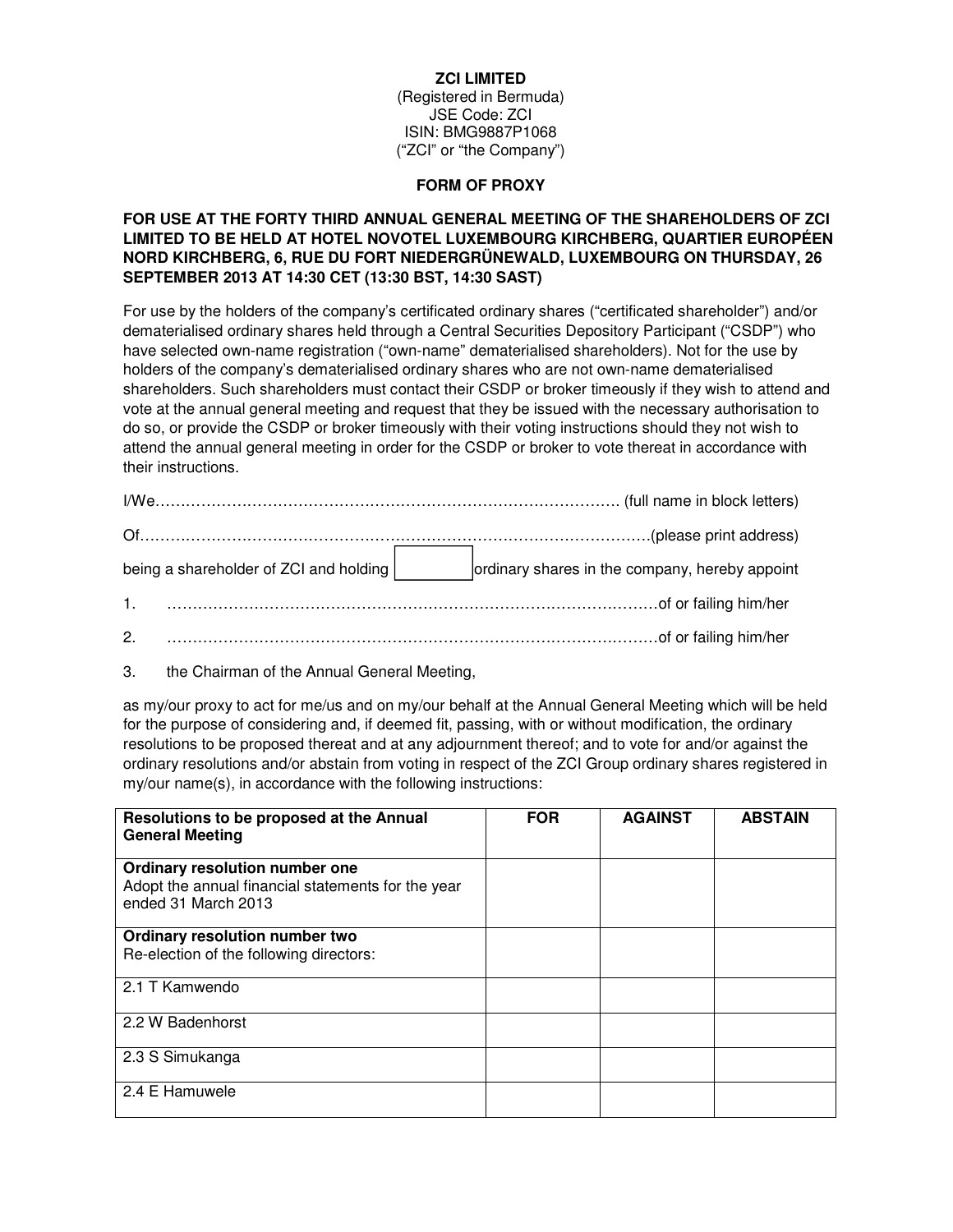| 2.5 M Clerc                                                                                                                                                                                                   |  |  |
|---------------------------------------------------------------------------------------------------------------------------------------------------------------------------------------------------------------|--|--|
| 2.6 C O'Connor                                                                                                                                                                                                |  |  |
| <b>Ordinary Resolution number three</b><br>To elect the following directors of the company as<br>the members of the audit committee of the company<br>until the conclusion of the next AGM of the<br>company: |  |  |
| 3.1 M Clerc                                                                                                                                                                                                   |  |  |
| 3.2 S Simukanga                                                                                                                                                                                               |  |  |
| 3.3 C O'Connor                                                                                                                                                                                                |  |  |
| Ordinary resolution number four<br>Ratify and approve all actions taken by the directors<br>of ZCI to the date of this Annual General Meeting                                                                 |  |  |
| Ordinary resolution number five<br>Approve the remuneration of the directors for the<br>period ended 31 March 2013                                                                                            |  |  |
| Ordinary resolution number six<br>Reappointment of auditors and to fix remuneration                                                                                                                           |  |  |
| Special resolution number one<br>General authority to repurchase shares                                                                                                                                       |  |  |

\*Please indicate with an "X" in the appropriate spaces above how you wish your votes to be cast.

Unless otherwise instructed, my/our proxy may vote as he/she thinks fit.

Signed at ………………………………………………(place) on…………………………….. (date) 2013

Member's signature………………………………………………………………………………………….

Assisted by (if applicable)……………………………………………………………………….………..

**Please read the notes on the reverse side.** 

# **NOTES**

- 1. This form proxy is to be completed only by those members who are:
	- (a) holding shares in a certificated form; or
	- (b) recorded in the sub-register in electronic form in their "own name".
- 2. Members who have dematerialised their shares other than own-name dematerialised shareholders, and who wish to attend the annual general meeting must contact their Central Securities Depository Participant ("CSDP") or broker who will furnish them with the necessary authority to attend the annual general meeting, or they must instruct their CSDP or broker as to